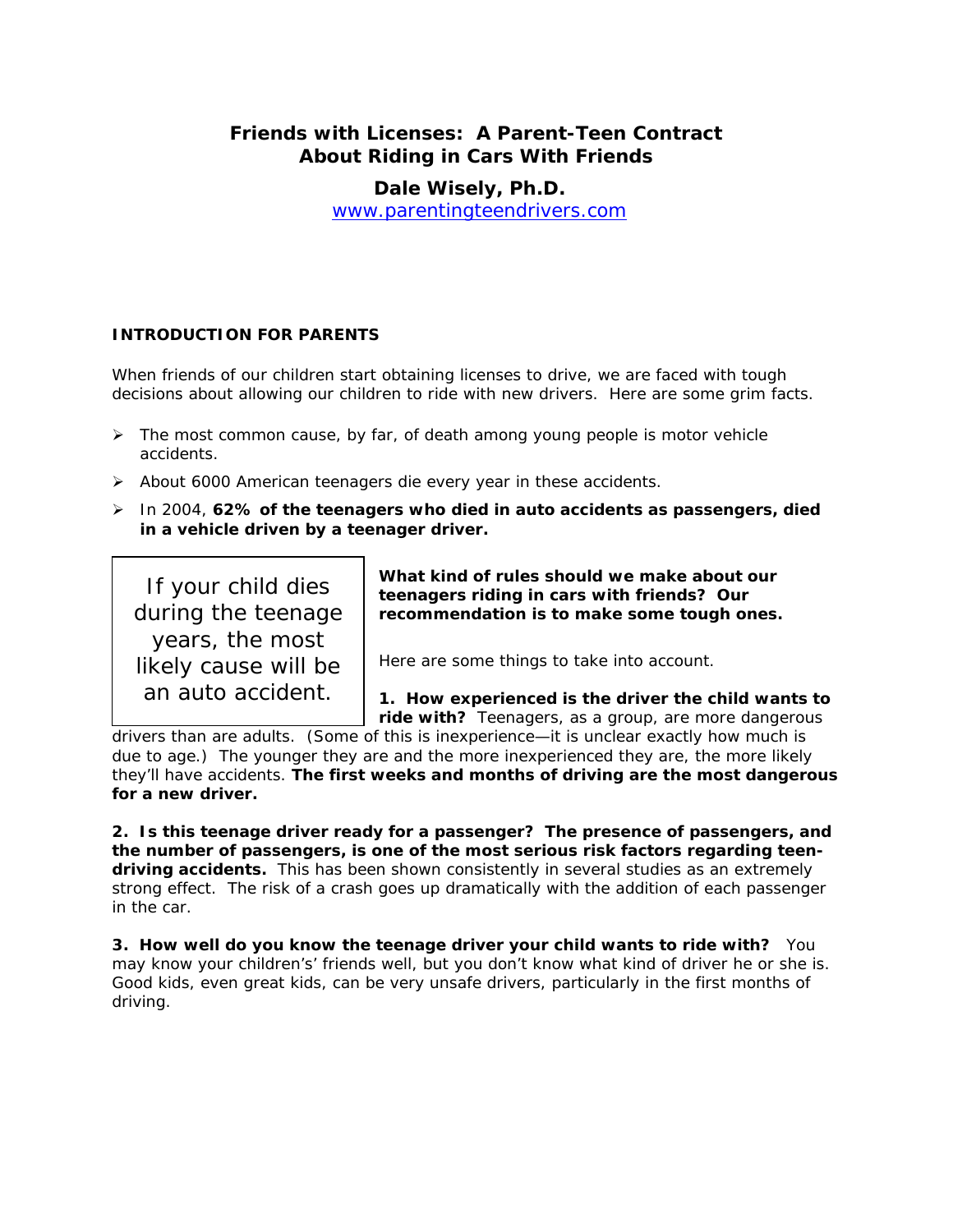Some general guidance follows.

**1. Don't allow your child to ride with a teenage driver until that teenager has had his or her license for** *at least* **3 to 6 months.** Remember, the less experience driving, the more risky.

**2. Require the driver to come into your home and speak to you before your child rides with him and after.** (I'm just going to use male pronouns here.) Before your child leaves with the driver, look the driver in the eye and call him by name. Tell this young driver that you are entrusting the life of your child to him and you expect him to drive carefully. Turn to your child and tell your child that his or her job is to help the driver focus and drive safely. Tell your child that your child must NOT distract the driver.

#### *3. Do a written contract. Why do a contract?*

- If you don't do a contract about when and with whom your child may ride, you will likely be vague in your rules and directions about this.
- If you don't do a contract, you can count on a lot of subsequent problems based on "I thought you said…" or "I thought you meant…"
- The contract signals the teenager that driving, and riding with new drivers, is a serious and potentially deadly activity.

**A contract signals the teenager that driving, and riding with new drivers, is a serious and potentially deadly activity.** 

Use this contract as a model. Feel free to edit

it and personalize it to your situation. Much of the decision-making you must make about what to put into the contract relates to your overall practices and philosophy as a parent. This contract is intended only as a model to get you started. I've highlighted areas that definitely need addressing, but I highly recommend you read the whole contract and make changes you are comfortable with.

Sign the contract you end up with and provide a copy to the teenager, and require their signature**. EITHER READ THE CONTRACT ALOUD TO YOUR TEENAGER OR, BETTER, REQUIRE THE TEEN TO READ IT TO YOU.** 

Schedule a date to revise the contract, perhaps a few months in the future. Rules that will make perfect sense you're your teen is 14 will not seem as reasonable when they are 16. Schedule the review date and put it on the calendar. On this review date, go through it and change the agreement a little (or a lot) based on experience.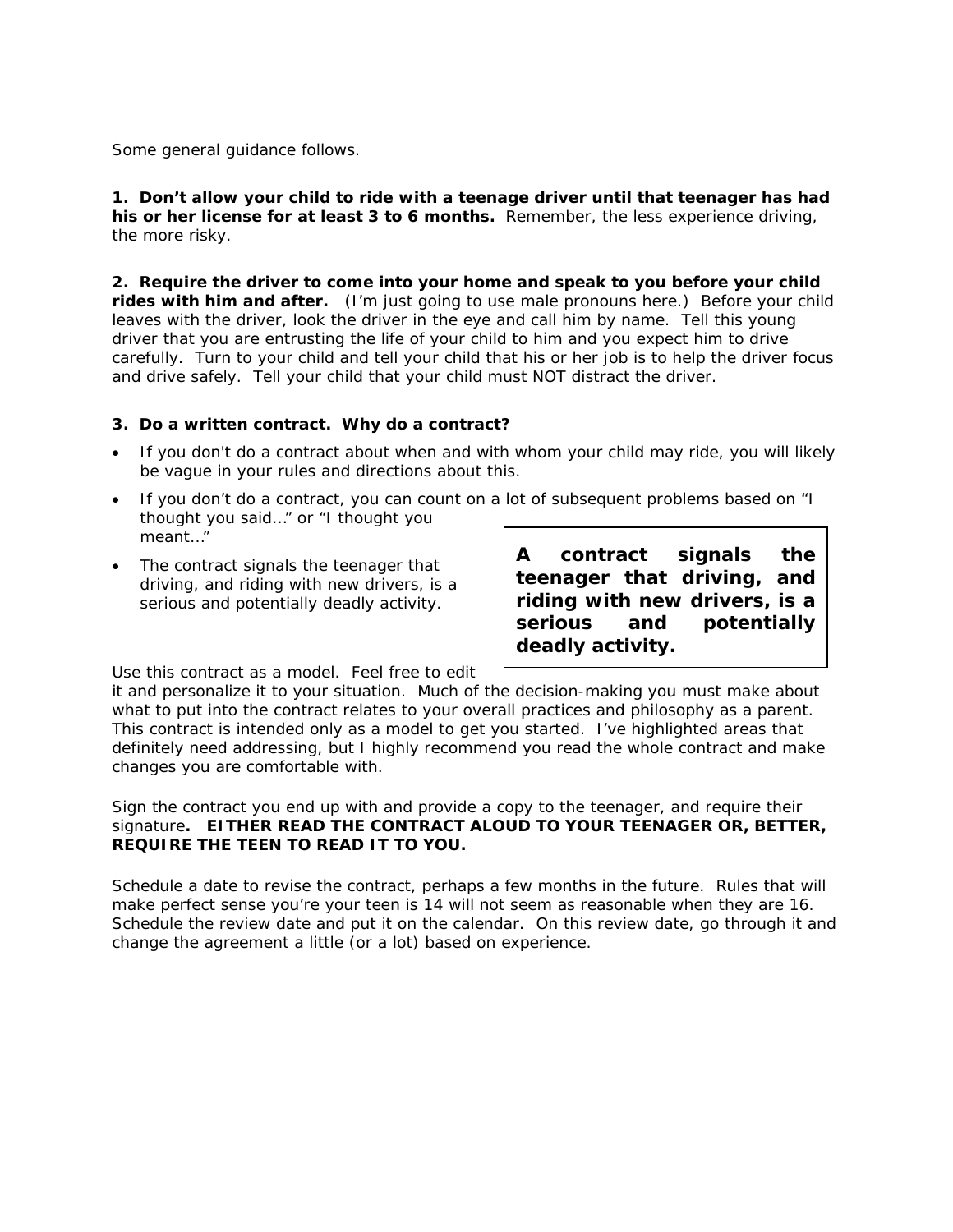### **Riding Agreement**

#### **General Principles**

The teenager must initial each point to show it is read and understood it:

#### **I recognize that riding in cars, especially with young drivers, is an extremely serious matter. I recognize that...**

\_\_\_\_ Automobile accidents are the **leading cause of death** of people 16-20 years old.

**The light of the in an auto accident than from any other cause.** 

\_\_\_\_ Although I may not agree, I understand that my parents are restricting my ability to ride in cars with other young people.

**\_\_\_\_I** must study and be aware of the terms of this contract. "Forgetting" any part of the contract is not an excuse.

#### **THE RULES**

• I may not ride with any driver who has had their license less than **Fig. months.** 

#### **Exceptions**

iii.

- **i. Driver(s)\_\_\_\_\_\_\_\_\_\_\_\_\_\_\_\_\_\_\_\_\_\_\_\_\_\_\_\_\_\_\_.**
- **ii. Circumstances (***Example: Riding to and from school only.***)**
- **For other situations, I must ask permission every time I ride with any driver other than my parents.**
- **I will learn in advance how many passengers will be in the car and I will inform my parents of who the passengers are to be and I will inform them of any unexpected changes in the passengers.**
- **My parents reserve the right to speak directly and in-person to any driver before I ride with that driver and to speak directly and in-person to that driver when they bring me home.**
- **No riding with others who have used alcohol or drugs**. I will not ride as a passenger with any driver who has recently used alcohol or any drug. I will not ride with any one who it would be reasonable to think may have recently used alcohol or drugs.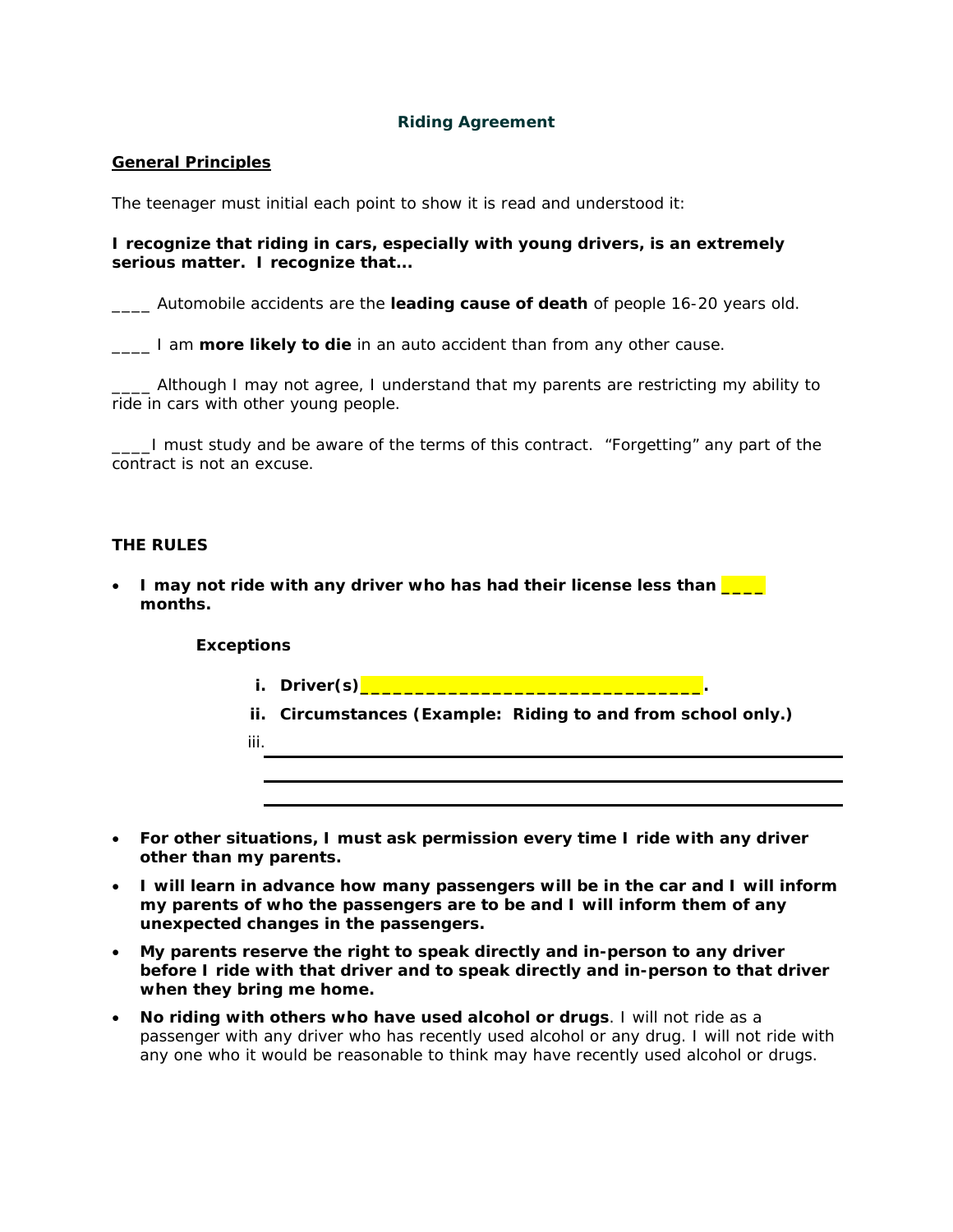**Alternatives to riding with others who have used alcohol or drugs**. If I find myself in a situation as described above, I will contact my parents or another designated adult to arrange for transportation. I understand that my parents will appreciate that behavior and will make every effort to avoid asking me a lot of questions about it.

- **No alcohol or drugs in car**. I will not ride with alcohol or illegal drugs in the car. This includes smoking cigarettes. This includes over the counter medications (cough medicines, etc.) when I have reason to believe someone has them in their possession for purposes of abuse. My parents will hold me responsible for any alcohol or drugs in the car, even if they don't belong to me or it is the fault of someone else in the car.
- **No thrill-seeking/stunts/speeding**. I will not ride in a vehicle in which any thrillseeking behavior is occurring. Riding in cars in which the driver is driving too fast, racing of all kinds, and any kind of "stunt" involving a car is NOT ALLOWED. Riding is for transportation ONLY.
- **No riding without seatbelts**. **No riding on laps. No riding in the back of pickup trucks.** This includes ANY driving of **any distance** with more passengers than the vehicle is designed to carry. I will wear my seatbelt and shoulder harness at all times.
- **Informing parents about accidents & police encounters**. I will inform my parents about any and all tickets, accidents, and encounters with police (including warnings) that happen when I am riding with someone.
- **No firearms** or other weapons. I will not ride in a car with any guns or other weapons in the vehicle.

**No riding in a car without seatbelts on and with extra passengers (sitting on laps, etc.)** This includes ANY driving any distance with more passengers than the vehicle is designed to carry.

- **Passenger behavior.** I will not allow my passengers to behave in such a way as to damage the car or distract me while driving.
- **Distracting the Driver.** I will not do things while riding that distracts the driver from the road.
- **TEXTING, CELL PHONES, MP3 Players, GPS System.** I will not ride in a car in which the driver is using cell phones, MP3 players, or any other electronic device while driving.
- **Changes in this agreement**. We will review this agreement and perhaps make changes to it on  $\sqrt{2\pi}$  (date) or earlier if my parents or I wish to do so.

**Summary:** I agree to abide by the rules in this contract and I accept the consequences and penalties if I do not. I recognize my parents' authority in this matter. That authority is final until I am an adult living independent of my parents.